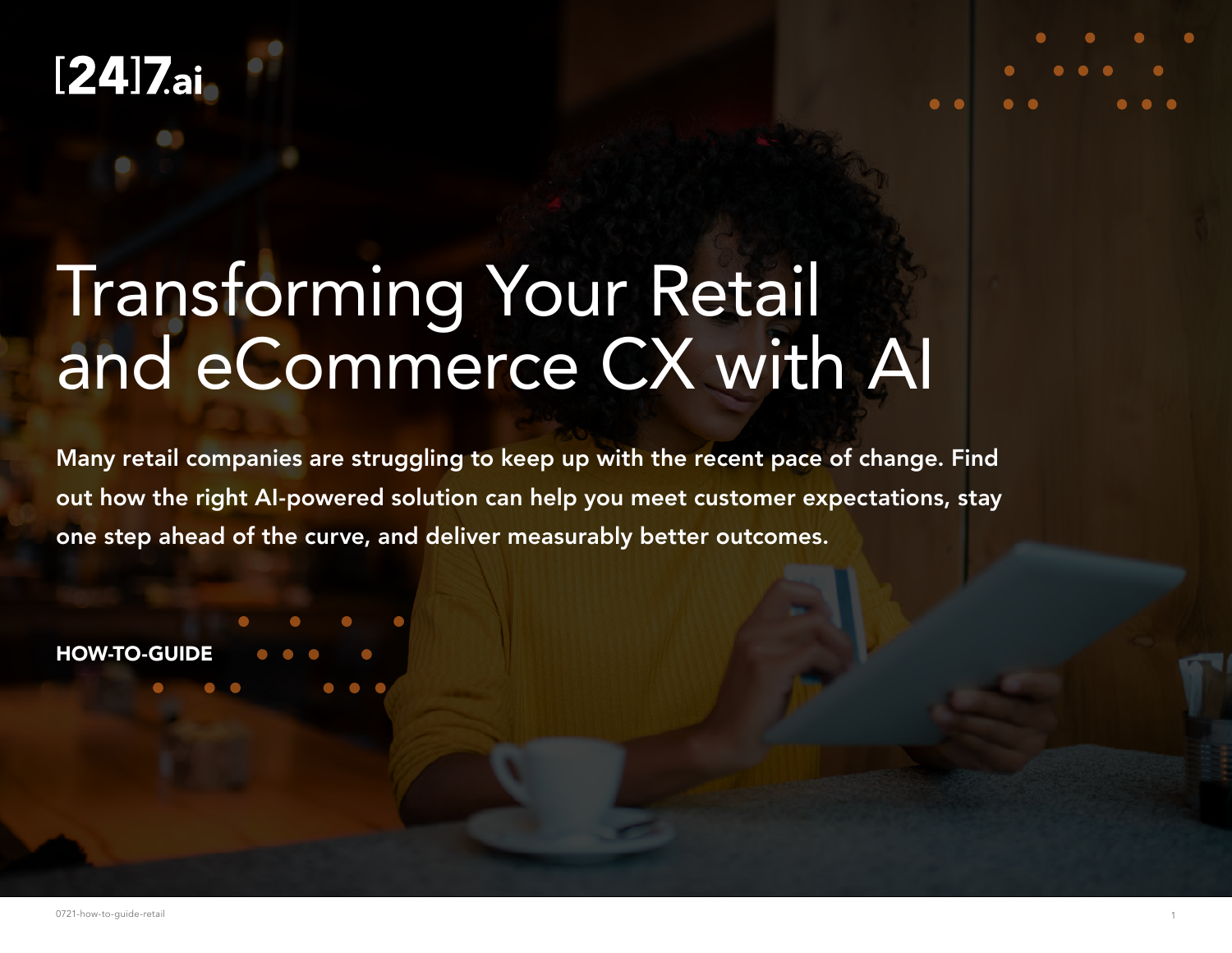# Table of **Contents**

|    | <b>01</b> The Changing State of Retail                                 | 03 |
|----|------------------------------------------------------------------------|----|
| 02 | <b>Reimagining Your Contact Center</b><br>With Al and Automation       | 05 |
| 03 | What it takes: 5 keys to transforming<br>retail CX for the new reality | 06 |
| 04 | <b>Steps for Automation Success</b>                                    | 12 |
|    | <b>Real World Results</b>                                              | 13 |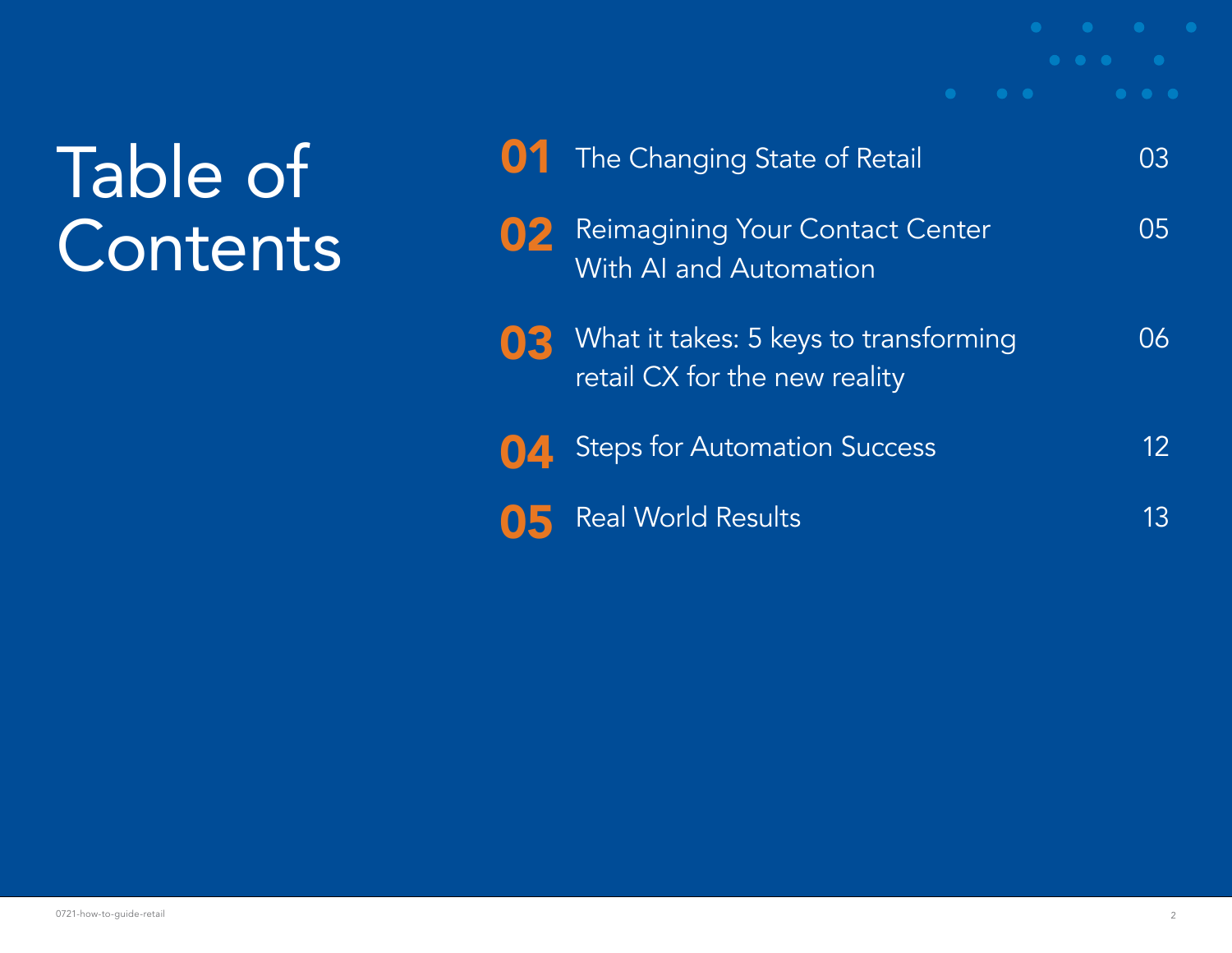# 01 The Changing State of Retail

## Evolution of shopping

In recent years, changing customer behavior coupled with digital transformation has reshaped the retail industry. Commerce has increasingly moved from brick-and-mortar stores to online shopping and the global pandemic threw that shift into overdrive. Changes that may have taken years to occur in the pre-COVID world instead happened in a matter of months—and many traditional retailers are scrambling as a result.





When the pandemic forced businesses around the world to close their doors overnight, stores that made most of their sales in person suddenly had to accommodate surging retail eCommerce volume as well as customer inquiries. With businesses caught off guard and agents also moving to a work-from-home environment, customers experienced long wait times—which led to high abandonment rates and low satisfaction, damaging many brand reputations.

To meet this sudden demand, retailers needed to shift high-cost voice calls to lower-cost digital channels. They needed to scale automation. And they needed to create new operational efficiencies.

Most importantly, they needed to do it all fast.

However, as many retailers have realized, fast-tracking digital customer experience (CX) transformation is neither simple nor easy. For many in the industry, early implementation of new CX strategies produced mediocre outcomes. The problem is, driving real efficiencies while also maintaining the kind of high-quality CX today's shoppers demand calls for a carefully crafted combination of proven tactics and purpose-built technology.

# What can we expect in the post-pandemic retail world?

Many of the new behaviors people adopted during lockdown will continue, changing the way we shop. Customers might not be going into stores—at least, not as often as they used to. For retailers, this means you need to level-up your website to ensure they can get whatever they need online, including help.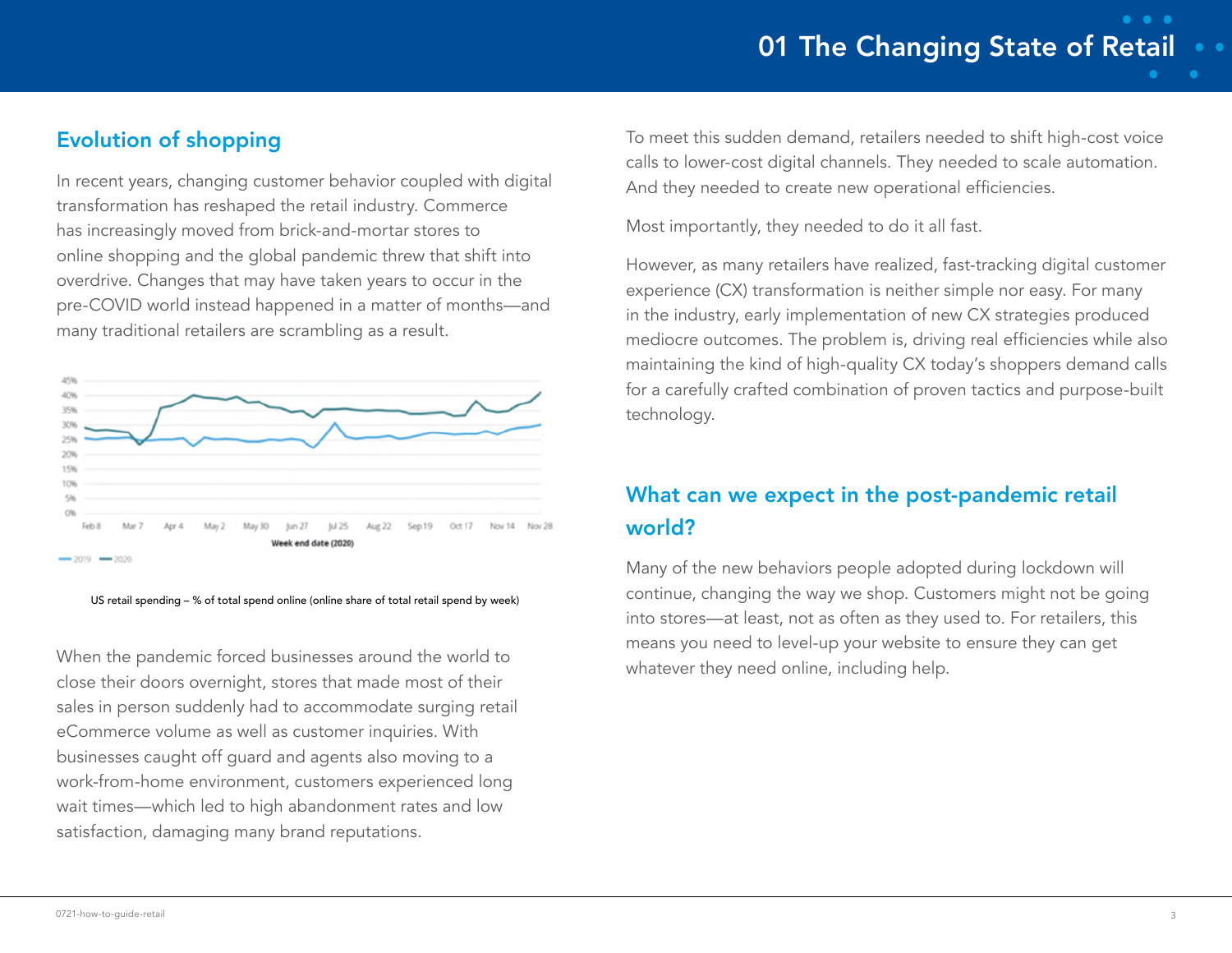# 01 The Changing State of Retail



# Retail Traffic Migrated from In-Store to Online in Q2 2020

#### [24]7.ai retail clients faced an astonishing increase in consumer web traffic, chats, and messaging.



As more and more shoppers get Digital, identifying and predicting consumer intent, and understanding their journeys is critical.

#### Source: [Retail Traffic Migrates from In-Store to Online. How's That Going?](https://www.247.ai/blogs/retail-traffic-swiftly-migrates-from-in-store-to-online)

This change also calls for cultivating your digital brand experience to parallel your in-store brand experience, and shifting your CX strategy to stay relevant. Being proactive instead of reactive. Offering personalized recommendations. Making returns easy. And making payments simple and secure.

When it comes to online shopping, customers will always turn to a trusted brand first. That's why now is the time to focus on CX transformation, powered by intelligent AI.

#### The new normal means:

- Less in-store shopping, support, and returns
- More online purchases, inquiries, and interactions
- Web presence is central to the brand experience
- Personalization at scale requires dynamic AI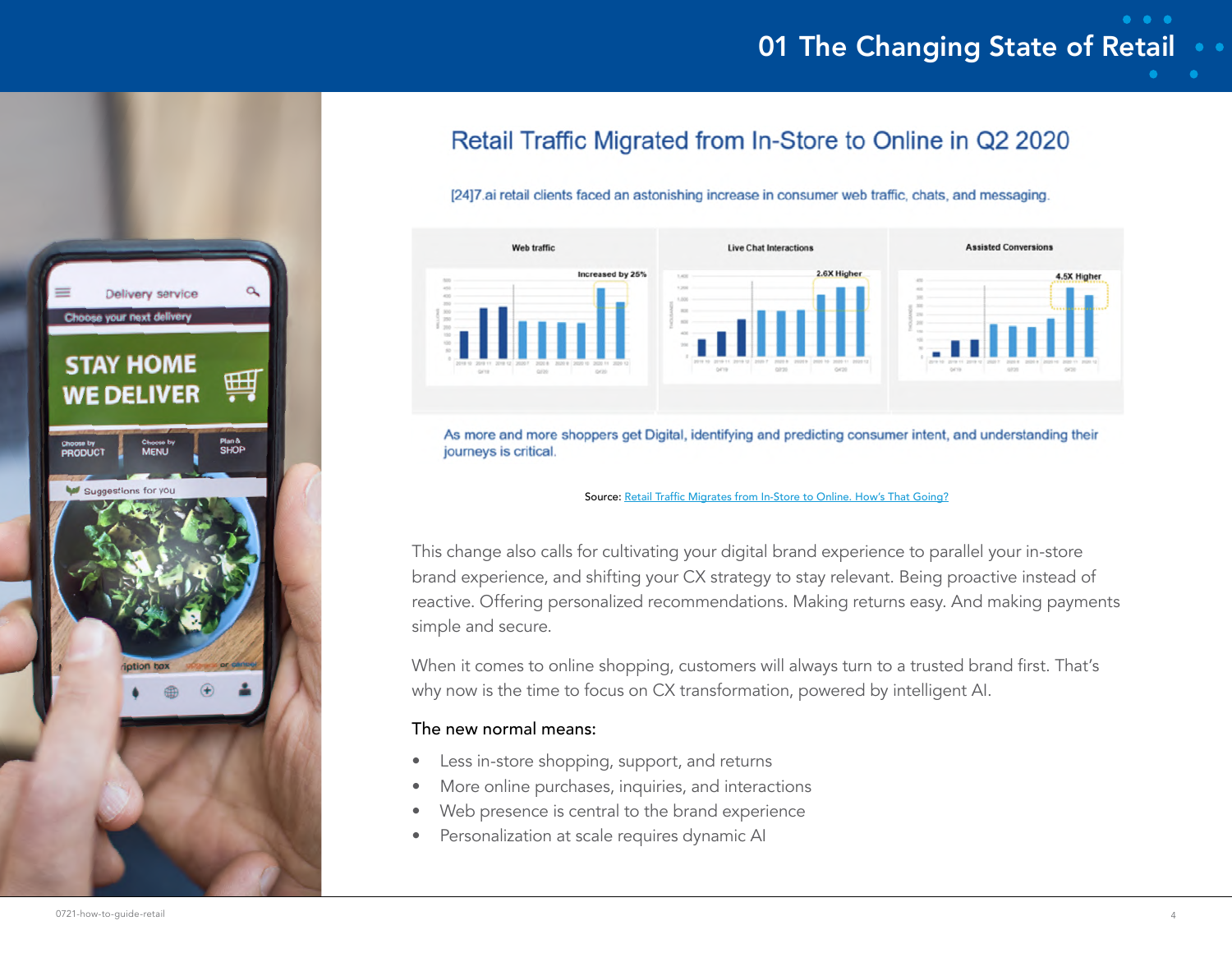The best shopping experiences share the same qualities whether they happen in person or online. Convenience. Ease. And personalization. A successful, digitally transformed CX is also seamless, even when it occurs across channels.



Source: [Deloitte, 2021 Retail Industry Outlook: The New Rules of Retail](https://www2.deloitte.com/us/en/pages/consumer-business/articles/retail-distribution-industry-outlook.html)

For digital brand interactions, AI makes the customer journey better by automating most tasks, making it easier to get things done. With an omnichannel platform, AI can maintain the context of any conversation—even across channels. This lets shoppers come back to it at their convenience without losing the thread. An advanced AI system can understand everyday language and even predict customer intent, anticipating needs and proactively offering support. The goal is to understand what your customers mean, not just what they say.

No matter what you sell, consumers want easy online retail experiences. The simplest way for shoppers to find what they need without waiting for an agent is through effective self-service. From a brand perspective, the easiest way to handle common inquiries and keep up with rising volumes without increased staffing is by integrating an intelligent chatbot into digital and voice channels. Don't waste valuable agent hours on simple questions such as "product details" or "store hours." Instead, automate those queries and escalate the more complex, highvalue issues to agents for further assistance.

Providing quick, accurate answers on your website, app, or other channels, such as social media, messaging, and IVR, helps to build customer loyalty as well as driving conversions. And for the contact center, increasing automation helps to reduce repeat calls, increase first contact resolution, and boost agent productivity. Plus, it improves satisfaction for both customers and agents.

Undertaking a CX transformation initiative can be overwhelming, but it doesn't have to be. To help savvy retailers reach your CX goals, we've broken it down into five areas of focus.

# $\epsilon$ AI investment is particularly important right now because of margin compression. By investing more in AI, it could create efficiencies while reacting to customers' needs more quickly. "

Deloitte, 2021 Retail Industry Outlook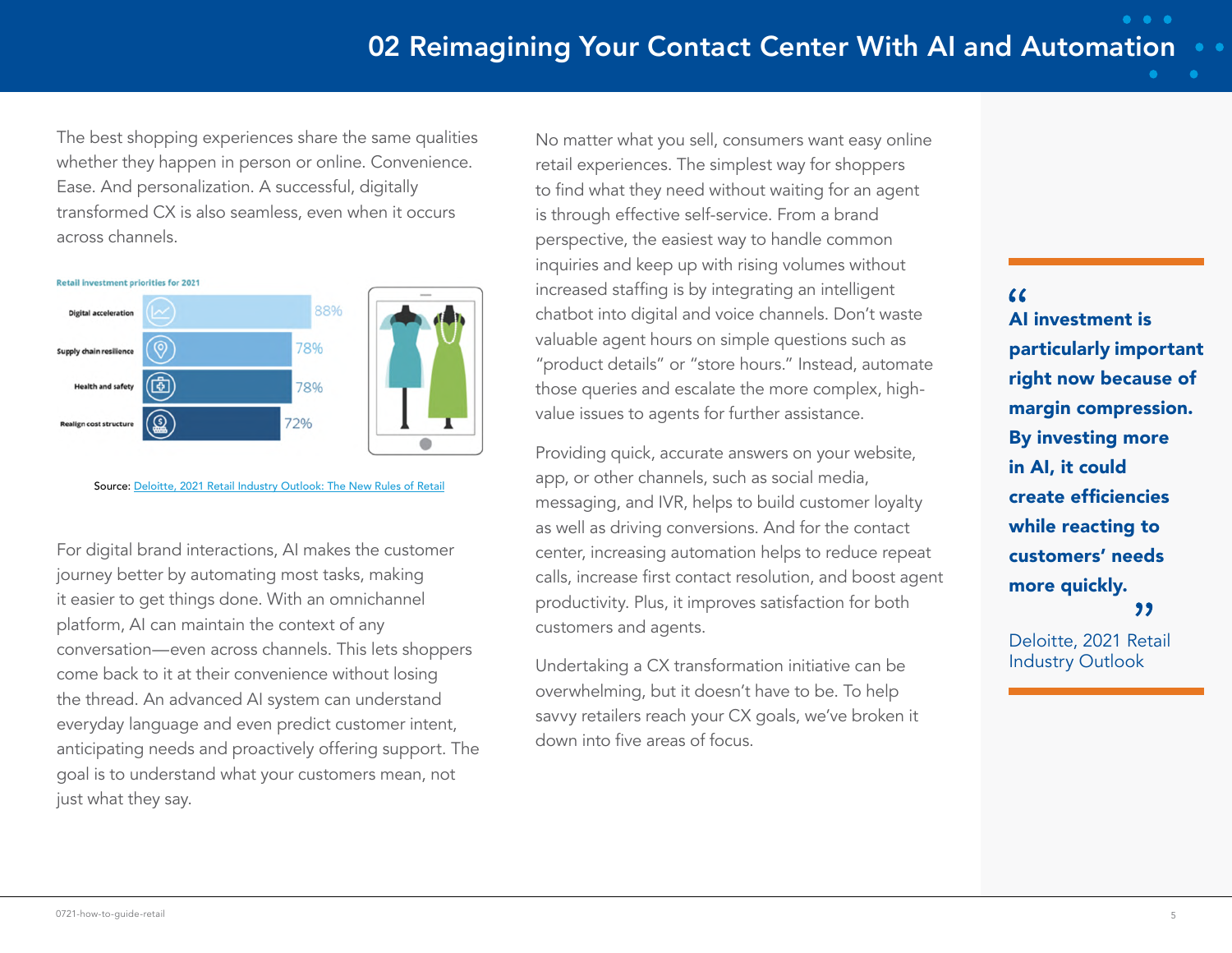## #1: Increasing web and digital presence

#### What customers expect

In the post-pandemic world, customers expect a similar experience whether they're shopping in-store or online. They want shopping to be integrated into chat and messaging channels too, so they can not only ask questions but find what they're looking for and even make purchases with maximum convenience. And they expect personalized, proactive recommendations.

#### Where to start

Meet your customers where they are by adding digital retail entry points. If you don't have a chatbot—more specifically, an effective chatbot—on your website, start there. Chat has become a must-have for consumers, an easy option when they need help or have a problem. And chatbots are able to offer live support around the clock.

According to a recent **[Forrester](https://www.forrester.com/report/The+State+Of+Chat+In+Retail+2021/-/E-RES164497)** report, the global pandemic has driven increased chat adoption for two reasons: to give consumers choice, and to create cost efficiencies—because experienced chat agents can handle five to seven concurrent conversations and chatbots can handle even more. Chat also helps drive conversions by giving consumers the information they need to buy, not just browse. Other web entry points to consider include checkout, error codes, and email. And you can replace knowledge articles with an FAQ chatbot for a more conversational experience.



Base: 230 chat experiences Base: 230 chat experiences

Source: Forrester's 2020 State Of Conversational Interfaces Evaluation

 $66$ In 2020, 42% of US online adults said that it was important for retailers to offer live online chat on their websites, up from 27% in 2019. "

Forrester, The State of Chat in Retail 2021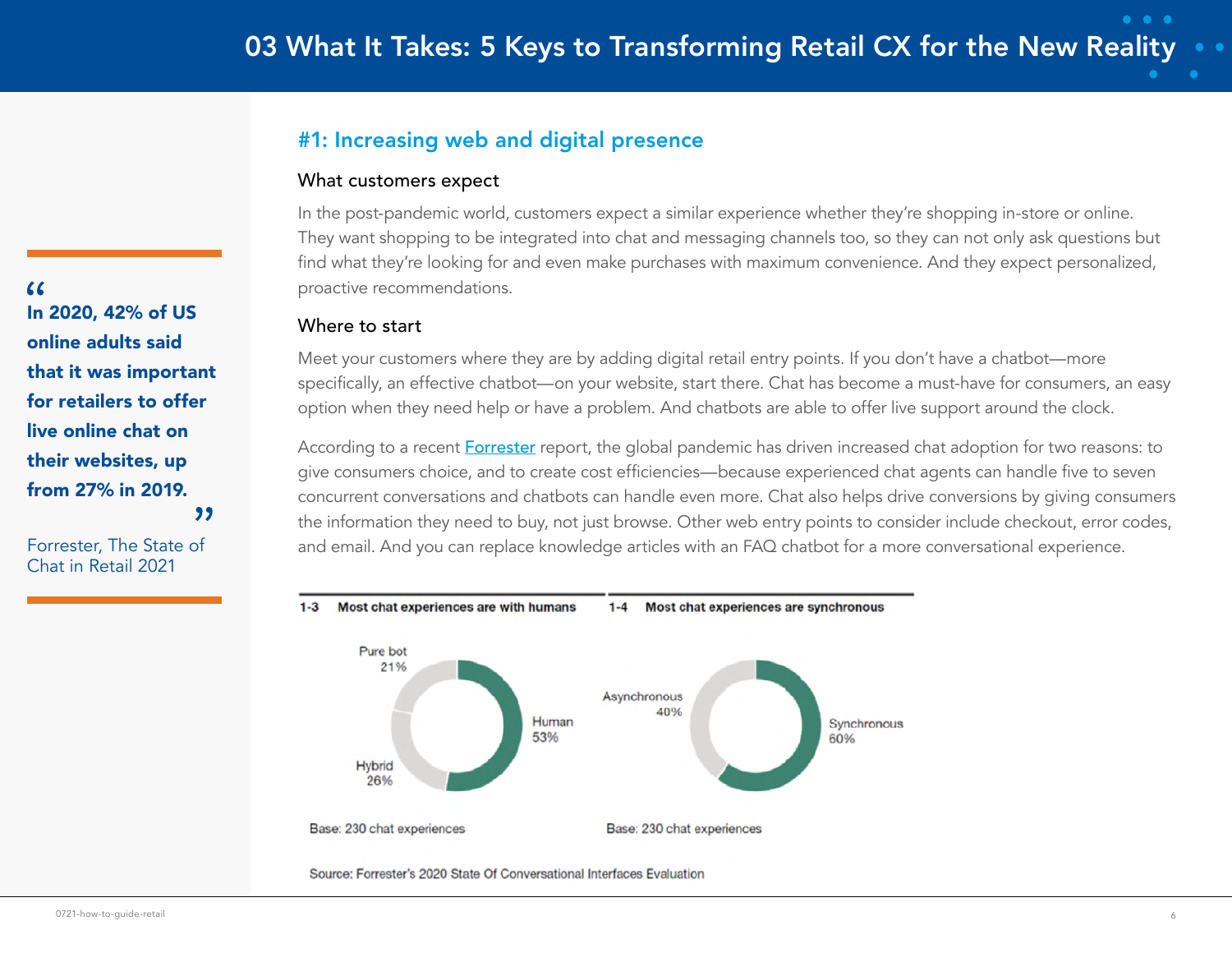Next, consider asynchronous messaging channels. People are already using messaging apps every day to stay in touch with friends and family. The next logical step is to use them to contact businesses, too. Many CX leaders are already meeting their customers on their favorite messaging apps—from Facebook Messenger and WhatsApp to Apple Business Chat and Google Business Messages.

#### Messaging helps brands:

- Meet your customers where they are
- Fit the conversation into their day
- Increase contact center volume + efficiencies

Messaging offers multiple entry points, including email, QR code, and native apps. When customers search for your business using Google Maps or Safari search, you can suggest messaging to deflect high-cost calls. [24]7.ai even offers an IVR to messaging flow to help you get ahead of escalations.



While synchronous messaging can be helpful for urgent issues, asynchronous messaging is often preferred—because consumers can come back to the conversation at their convenience. And in the contact center, agent productivity skyrockets when they're managing multiple asynchronous conversations.

### How AI can help

The right AI platform can predict what consumers are trying to do, prioritize urgent queries, and prompt agents with quick responses. To increase conversions even more, add personalization into the equation—for example, proactively offering information or options about a specific product the customer is looking at. And natural language processing (NLP) helps create conversational, natural chatbot experiences that feel human. Adding AI-assisted and proactive bots that drive deeper engagement also helps to increase revenue.

# #2: Automating journeys and increasing selfservice

#### What customers expect

When it comes to self-service, shoppers expect convenience, speedy resolution, and seamless returns. They want to be able to make online payments easily and securely. And now, they also want the option to buy online and pickup in store (BOPIS) or curbside—quickly and without any hassle.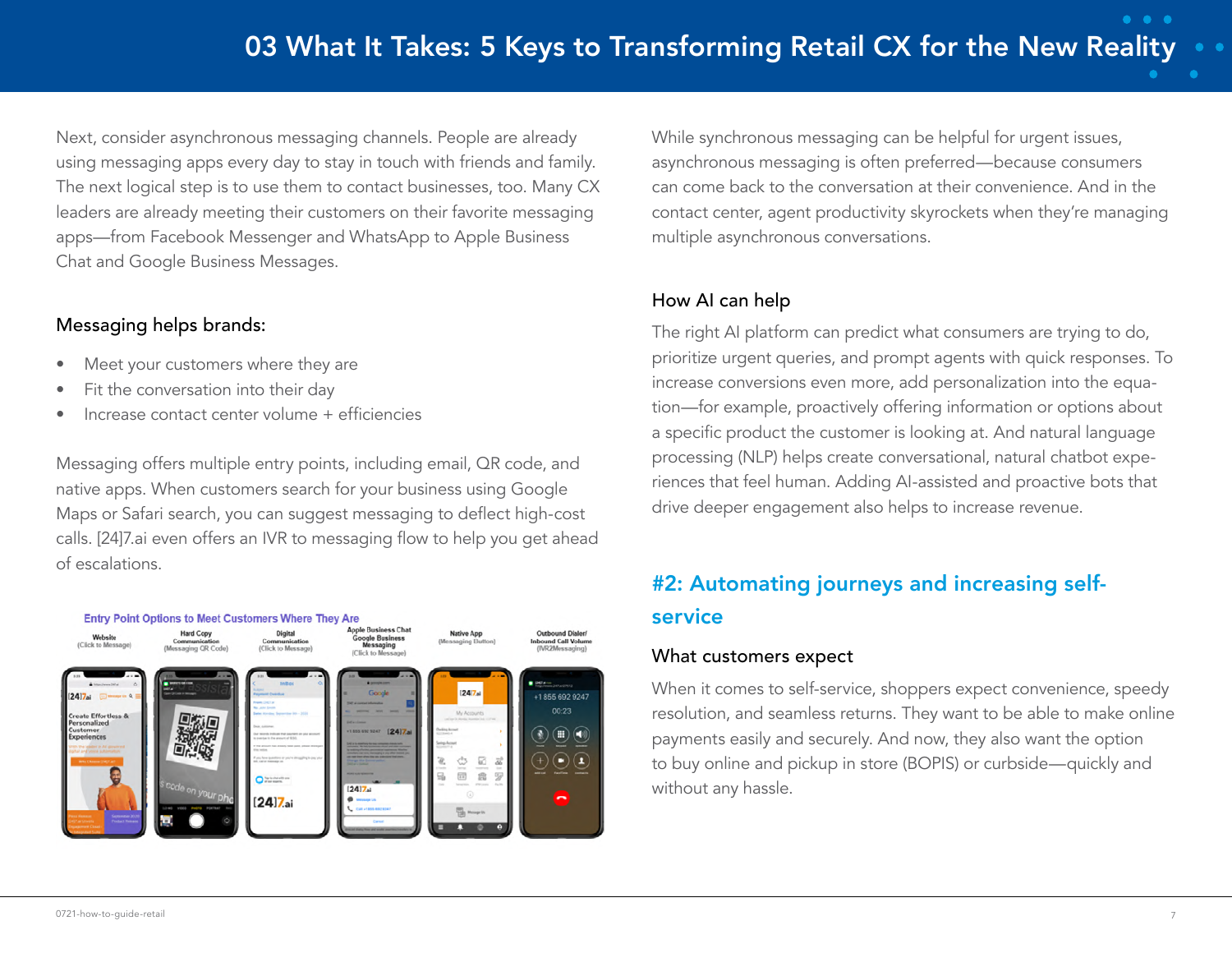# 03 What It Takes: 5 Keys to Transforming Retail CX for the New Reality

#### Where to Start

Combine insights from your customer interaction data with AI intent models to determine where and how to automate online retail experiences that matter the most. We'll cover this in more depth in the next section, but here are a few of the top retail journeys to automate.

#### Customer Acquisition

Win new customers by making it simple and seamless to get the information they need.

- Research, compare, and recommend products
- Targeting and personalization
- Cart and checkout experiences
- Proactive outreach to improve demand



#### Retention and loyalty/customer service

Keep your customers happy so they keep coming back.

- Check order status
- Report missing items/order not received
- Price match
- **Coupons**
- Account management



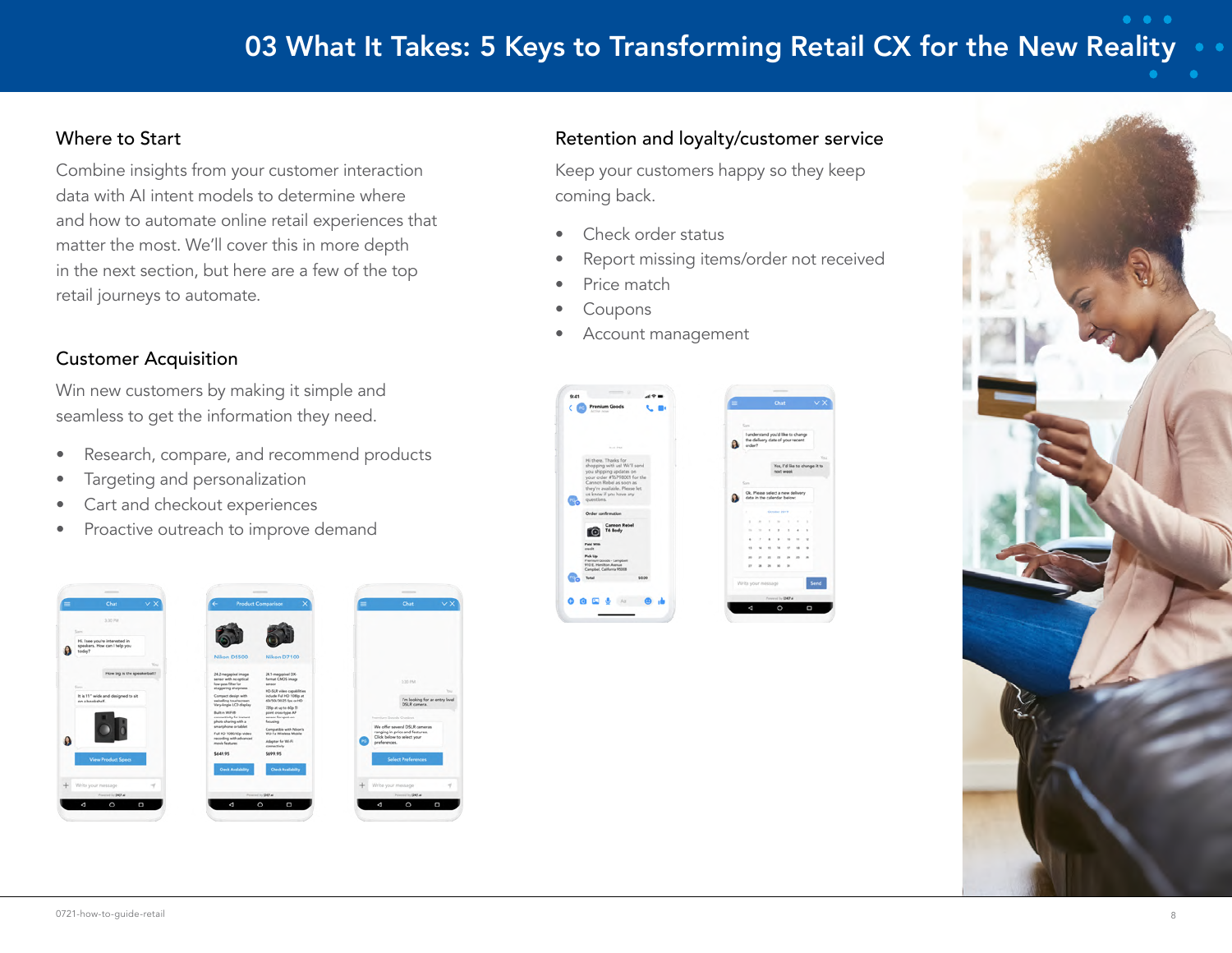#### How Can AI Help

With so many consumers shopping digitally, you need a bot that can do more than solve simple inquiries. An intelligent AI-powered solution can really understand what customers are trying to do—not just basic intents, but multi-turn conversations and multi-part needs.

While most bots struggle with interactions that rely on customer history and context from other channels, an intelligent virtual assistant or chatbot can understand context, discern intent, and communicate in everyday language, making conversations feel natural. An advanced bot can even detect when a customer is upset or unhappy and escalate the conversation to an agent to triage before it's too late.

In addition to responsiveness and accuracy, the right bot can maximize intent coverage by allowing you to build content once and deploy on any channel. When customers are able to ask questions, get support, and process transactions seamlessly, that's a good brand interaction. And happy shoppers are more likely to keep coming back, boosting both short- and long-term revenue.

## #3: Making life easier for agents, too

#### What customers expect

Whatever channel customers use to connect with your brand, they expect the experience to be seamless especially if they get transferred across channels or escalated to an agent. That means no starting over. And they want any issues to be resolved as quickly as possible, with minimal effort.

#### Where to start

Customer aren't the only ones who benefit from AI. Automated workflows and AI-powered prompts help your agents be more efficient and effective with less effort. Start by identifying which agent workflows can be automated to reduce workloads, relieve them from repetitive, mundane tasks, and free them up to focus on the more high-value customer needs.

 $66$ Half of consumers said their most preferred starting point for their holiday shopping journey was online search engines or online-only retailers "

Deloitte, "2020 Deloitte Holiday Retail Survey," October 2020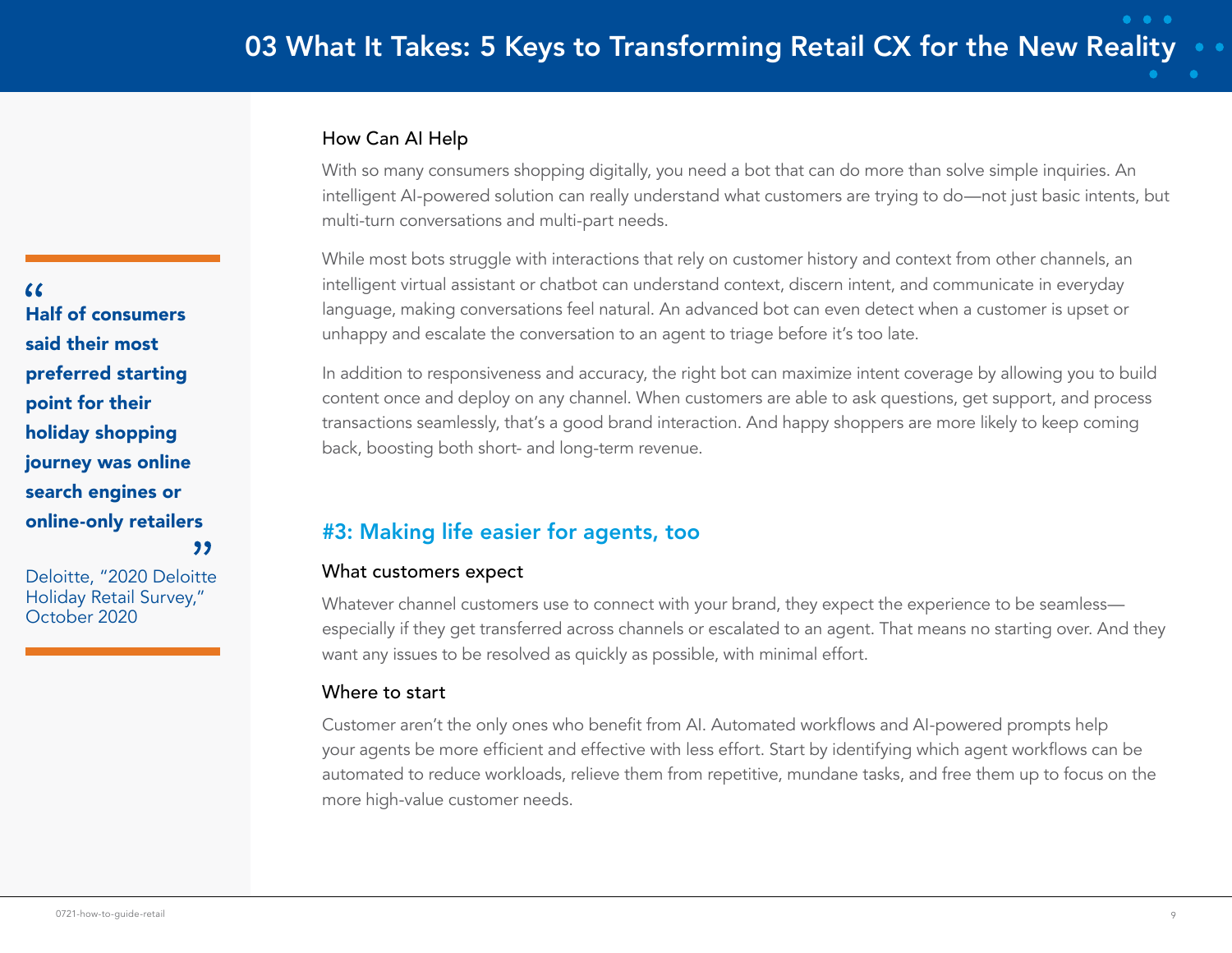#### How AI can help

[24]7 Agent Assist integrates with your knowledgebase to dynamically deliver the just-right nugget of information at just the right time. Offering smart guidance at every step helps agents drive more productive, personalized conversations.

## #4: Visualization

#### What customers expect

With more purchases being made online, shoppers want to be able to compare products the same way they would if they were in store. Comparison shopping helps customers make better purchase decisions, faster—increasing revenue while reducing returns.

#### Where to start

Implement interactive visuals cards on your chatbot and messaging channels to let customers compare product and offer details on their screen without leaving the chat or messaging conversation. Visual cards can even be used to transform IVR calls into rich, interactive digital experiences—with automatic smartphone detection.

#### How AI can help

An AI-powered CX platform can render relevant cards during automated voice and digital conversations and present them to the customer, increasing containment and self-service success. And with an omnichannel platform like the [\[24\]7.ai Engagement Cloud](https://www.247.ai/products/engagement-cloud), you can build visual content once and deploy it on any channel, increasing operational efficiency as you scale.

## #5: Content adaptation

#### What customers expect

With so many devices, channels, and touchpoints to choose from, delivering a consistent experience wherever customers connect with your brand is vital. While each channel has its own unique requirements and user experience, from the shopper's perspective, they just want to see the same thing no matter which channel device, app, or channel they're using.

#### Where to start

The key to creating consistent experiences across channels is content adaptation. This allows brands to create content once and deploy it anywhere, with automatic adaptation for various digital and messaging channels—for example, using quick replies on Facebook Messenger versus list pickers and time pickers on Apple Business Chat.



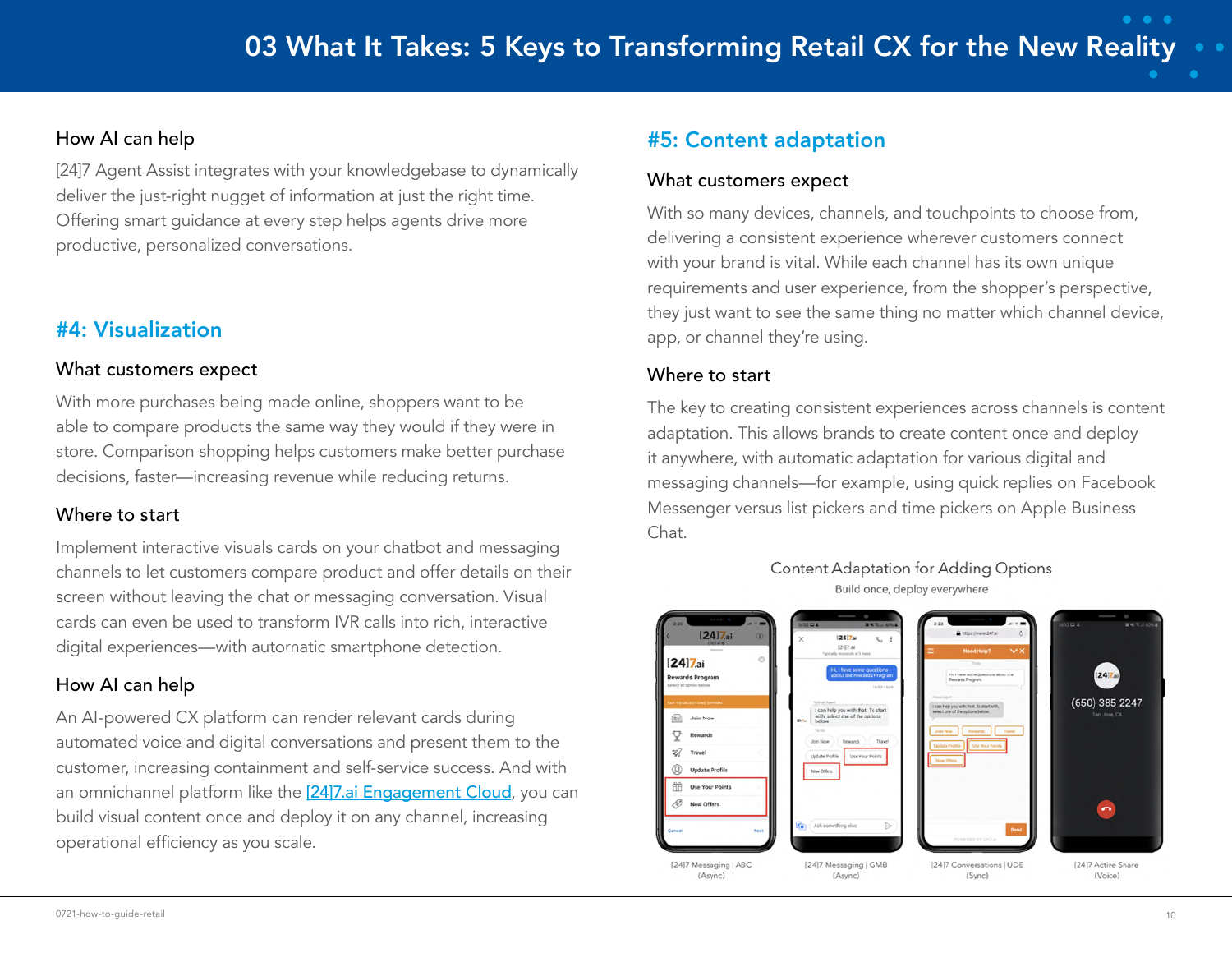#### How AI can help

 $0.166 - 0.18$ 

The right platform can automatically adapt content for any messaging channel, including Facebook Messenger, Apple Business Chat, and Google Business Messages, as well as traditional SMS and web. This allows content designers to focus on conversational goals, mapping, and outcomes, without having to worry about translating content for each channel.

For example, if a customer carrying out a conversation on Apple Business Chat needs to make a payment, that would be rendered in ApplePay. But if the conversation took place on SMS or web, a standard secure payment card would be presented instead. It's all about minimizing effort and maximizing ease.

#### Content Adaptation for Card Designer Build once, deploy everywhere

| (24)<br><b>CARD DESIGNER</b><br>Home Assets APIs History<br>$\frac{1}{2}$<br>$  -$<br><b>Contract Contract</b><br><b>Contract Contract</b><br><b>B41 % J1 60% B</b><br>16:50 El 4<br>$16-50 \,\Omega$ &<br><b>Payment Card</b><br>payment<br>https://www.247.ai/payment/3574837 C<br>https://www.247.alibayment/3574837 @<br>Represent ME III III & III D In A<br>Grid CIIII<br><br>fitps://www.247.ai/payment/3637643<br>Barmer Macoust Marcon Macoust Macoust Macoust Macoust Macoust<br>$[24]$ 7ai<br> | Fully Self-Serve Card Designer |                         |                         |                               |                                                                    |
|-----------------------------------------------------------------------------------------------------------------------------------------------------------------------------------------------------------------------------------------------------------------------------------------------------------------------------------------------------------------------------------------------------------------------------------------------------------------------------------------------------------|--------------------------------|-------------------------|-------------------------|-------------------------------|--------------------------------------------------------------------|
|                                                                                                                                                                                                                                                                                                                                                                                                                                                                                                           |                                |                         |                         |                               | ■ ■ 40 ℃ 30% ■<br>G https://www.247.alrpayment3637643 &<br>Payment |
|                                                                                                                                                                                                                                                                                                                                                                                                                                                                                                           |                                | $12417$ Massacing $ABC$ | $12417$ Mercaning $CMD$ | $12417$ Capuarestians $111DE$ | <b>Obitcoin</b><br>$[24]$ Action Chara (Agant Calle)               |

(Async)

(Async)



(Sync)

[24]7 Vivid Speech (Voices)

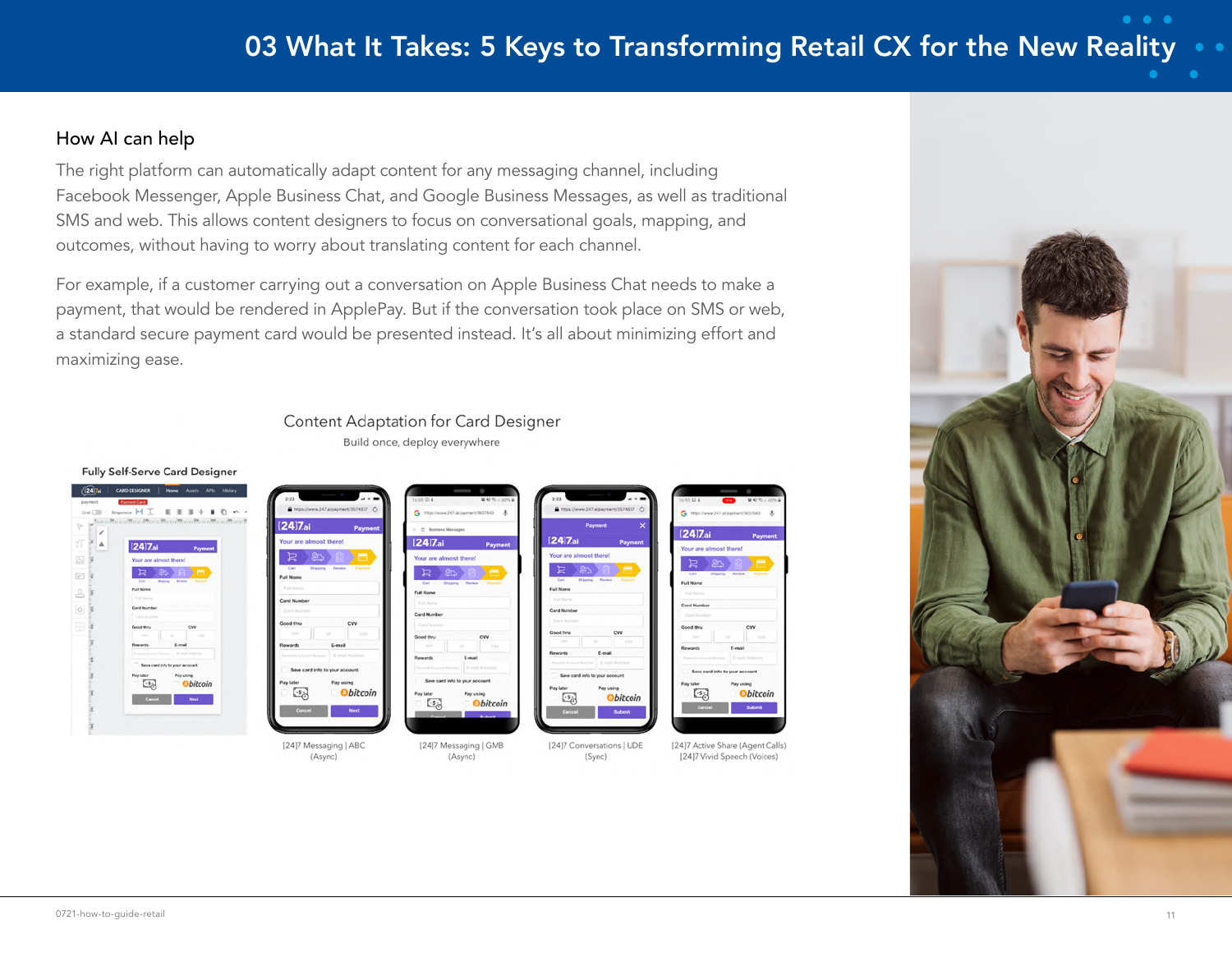# 04 Steps for Automation Success

 $\bullet\quad \bullet\quad \bullet$ 

## Step 1: Identify

Start by analyzing your existing customer data to figure out which journeys you want to automate. Generally speaking, FAQs are a good place to start as they don't require a lot of personalization. Once you see which FAQs are performing well and which have low containment, you can determine where you need to increase automation to support more complex, transactional intents.

An intent discovery tool makes this step easy by combining customer interaction insights with prebuilt intent models to determine where and how to automate the online retail experiences that matter most.



#### Step 2: Build and test

Next, take stock of your requirements, content, and tools, so you know what you have to work with. For example, look at your business rules, knowledgebase content, what APIs and capabilities you have, and any self-serve tools that are available to you. Now comes the fun part—building and testing your flows and prompts. While this may sound daunting, if you get everything in order first and you have the right technology, it's actually pretty simple.

#### Step 3: Continuously optimize

Once you've rolled out your automated journeys, measure the performance and continually fine-tune flows to improve outcomes. This applies to both customer and agent services. Set your KPIs and check them on a regular basis—either daily, weekly, or monthly. Monitor your systems around the clock and look at which intents are being contained and which are escalating, so you know where you need to make changes.

Using reports and analytics to look at the big picture will also help you ensure that shoppers are being routed to best channel for fast resolution. [24]7.ai also offers professional services consulting, which lets you outsource this step to our industry experts. We'll help you reduce call volumes, increase digital and IVR containment, and deliver the best possible experience every time consumers interact with your brand.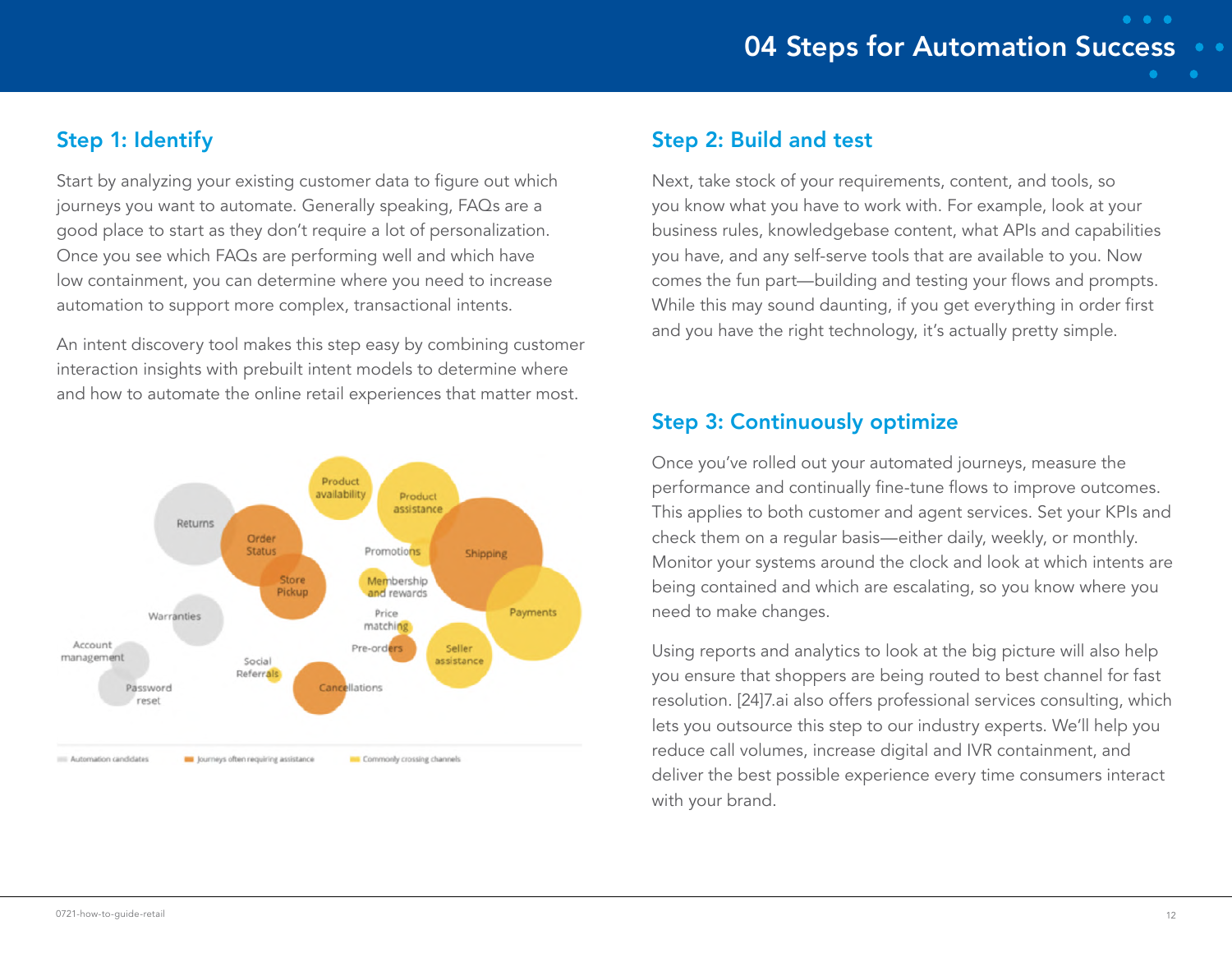# 05 Real World Results

What kind of metrics can retailers expect? Here are a few success metrics [24]7.ai has helped top global retail brands achieve through AI-powered CX transformation.

#### Customer success story: Omnichannel global retailer

When the pandemic struck, this multi-brand business needed help getting its digital experience up to speed. [24]7.ai provided an aggressive 90-day launch strategy to deliver:

- 32% of customer contacts moved to digital within 60 days
- 86% FAQ bot answer rate with immediate resolution
- 36% automation containment within 90 days
- 188% higher volumes handled than projected
- 4.2/5 CSAT rating—a 15% improvement

#### Customer success story: Large US consumer tech retailer

Due to its multi-year focus on digital transformation, this brand was ready for the shift to eCommerce—and [24]7.ai helped them scale up at speed in 2020:

- 300% growth in digital interactions handled through [24]7 Chat
- 290% year-over-year growth in digital interactions on Black Friday 2020
- 3X more concurrent agents in holiday 2020 than in previous year

[24]7.ai can help you transform your retail CX for the new normal. Meet your customers where they are, exceed their expectations, and create real operational efficiencies. That's the power of our leading conversational AI platform paired with operational expertise. [Contact us](https://info.247.ai/Contact-Us.html) today to find out how we can help you reach your digital transformation goals and gain a competitive advantage.